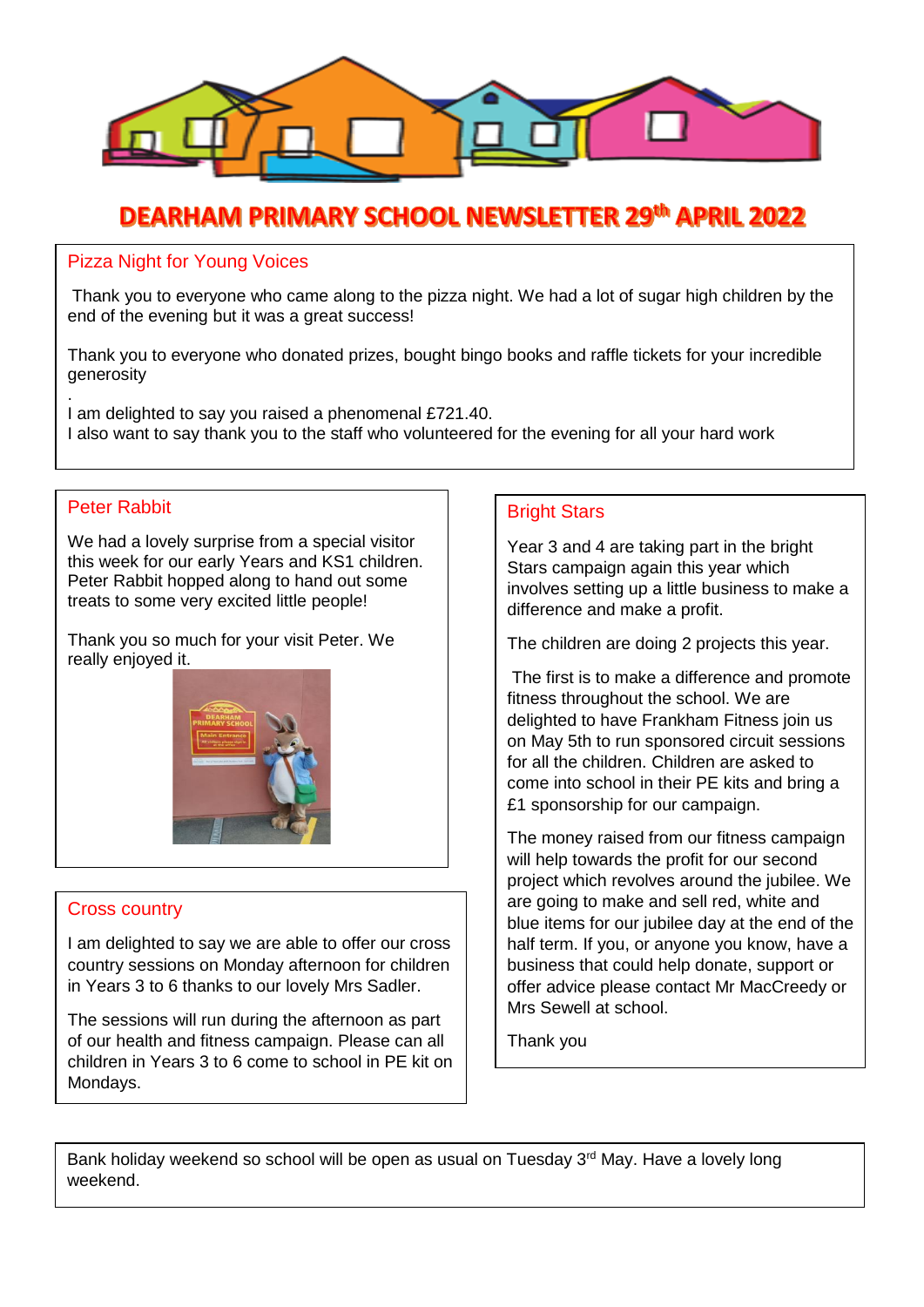# **Dates for your diary**

The same list with a few extras

- $2<sup>nd</sup>$  May school closed for May Day
- $\bullet$  5<sup>th</sup> May Franham fitness circuits day
- $\bullet$  9<sup>th</sup> May 12<sup>th</sup> May Y6 SATs week. Y2 will also do SATs this week
- $\bullet$  9<sup>th</sup> 11<sup>th</sup> May Y4 Hawes End residential
- $\bullet$  13<sup>th</sup> May Y6 Blencathra trip
- $\bullet$  18<sup>th</sup> May sports day
- $\bullet$  19<sup>th</sup> May reserve sports day
- $\bullet$  20<sup>th</sup> May Y4 Blencathra visit
- $\bullet$  23<sup>rd</sup> May 25th May Y6 Cycle Wise
- $\bullet$  25<sup>th</sup> May Y3 Blencathra
- $\bullet$  26<sup>th</sup> May Young Voices Manchester
- 27<sup>th</sup> May Jubilee Celebration Day we are thinking about having a street style party
- $\bullet$  30<sup>th</sup> May to Friday 3<sup>rd</sup> June Half term
- $\bullet$  8<sup>th</sup> June to 10<sup>th</sup> June Y5 and Y6 Robin Wood residential
- $16<sup>th</sup>$  June Colour Run at 15:15 on the field
- $\bullet$  21st June Village Run
- $\bullet$  24<sup>th</sup> June Reserve village run
- $\bullet$  29<sup>th</sup> June Cockermouth transition day
- 1<sup>st</sup> July KS2 Commonwealth sports day at Carlisle
- $\bullet$  5<sup>th</sup> July Netherhall transition day
- 7<sup>th</sup> July Year 6 SATs results received
- 7<sup>th</sup> July Summer showcase at the Carnegie
- $\bullet$  14<sup>th</sup> July reports to parents
- $\bullet$  21st July school closes for the summer